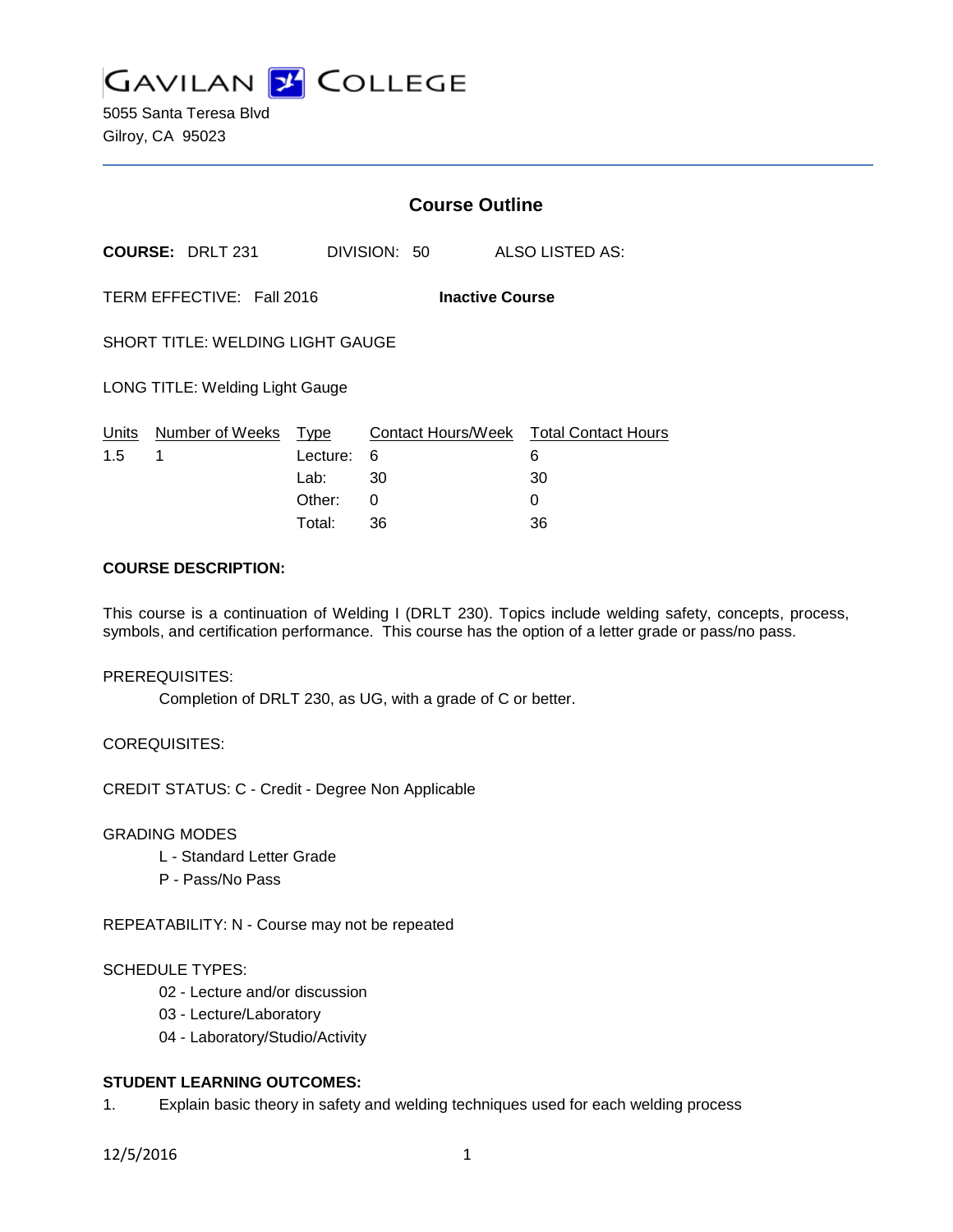Measure: research paper, exams and performance testing PLO: 7, 1, 2, 3, 6 ILO: GE-LO: Year assessed or anticipated year of assessment: 2014

2. Identify welding polarities and related symbols Measure: research paper, exams and performance testing

PLO: 7, 1, 2, 3, 6 ILO: GE-LO: Year assessed or anticipated year of assessment: 2014

PROGRAM LEARNING OUTCOMES:

1. Attain journey level skills needed to be successful in residential and commercial construction.

CONTENT, STUDENT PERFORMANCE OBJECTIVES, OUT-OF-CLASS ASSIGNMENTS

Inactive Course: 11/28/2016

Out-of-class assignments: For each topic, the student will read chapters and do the homework assignments at the end of the those chapters.

6 lec/5 lab Hours Welding safety and safety equipment

Welding polarities

Light gauge welding

SLO: The student will set up and demonstrate safe procedures for welding and do light gauge welding. The student will analyze different horizontal welding positions on job-sites.

Assignments: Read the chapters covered in the lecture and answer the study guide question on the assigned subject. Locate and read in the text or online regarding welding setup, safe procedures for welding, and welding polarities. Do light gauge welding.

4 lec/4 lab Hours SMAW process

FCAW process

SLO: The student will safely setup and perform SMAW process welding. The student will safely setup and perform FCAW process welding.

Assignments: Read the chapters covered in the lecture and answer the study guide question on the assigned subject. Safely perform SMAW process welding and FCAW process welding. Identify different uses of SMAW and FCAW methods used on job-sites.

4 lec/4 lab Hours Electrode identification

Preparing joints

SLO: The student will identify and evaluate electrodes and prepare joints.

Assignments: Read the chapters covered in the lecture and answer the study guide question on the assigned subject. Produce neat, strong welds on joints.

5 lec/4 lab Hours Weld symbols

Welding certification

SLO: The student will identify weld symbols and perform welding tasks to obtain welding certification.

Assignments: Read the chapters covered in the lecture and answer the study guide question on the assigned subject. Identify weld symbols and perform welding tasks to obtain welding certification.

2 lec/1 lab Hours Final examination and term project

## **METHODS OF INSTRUCTION:**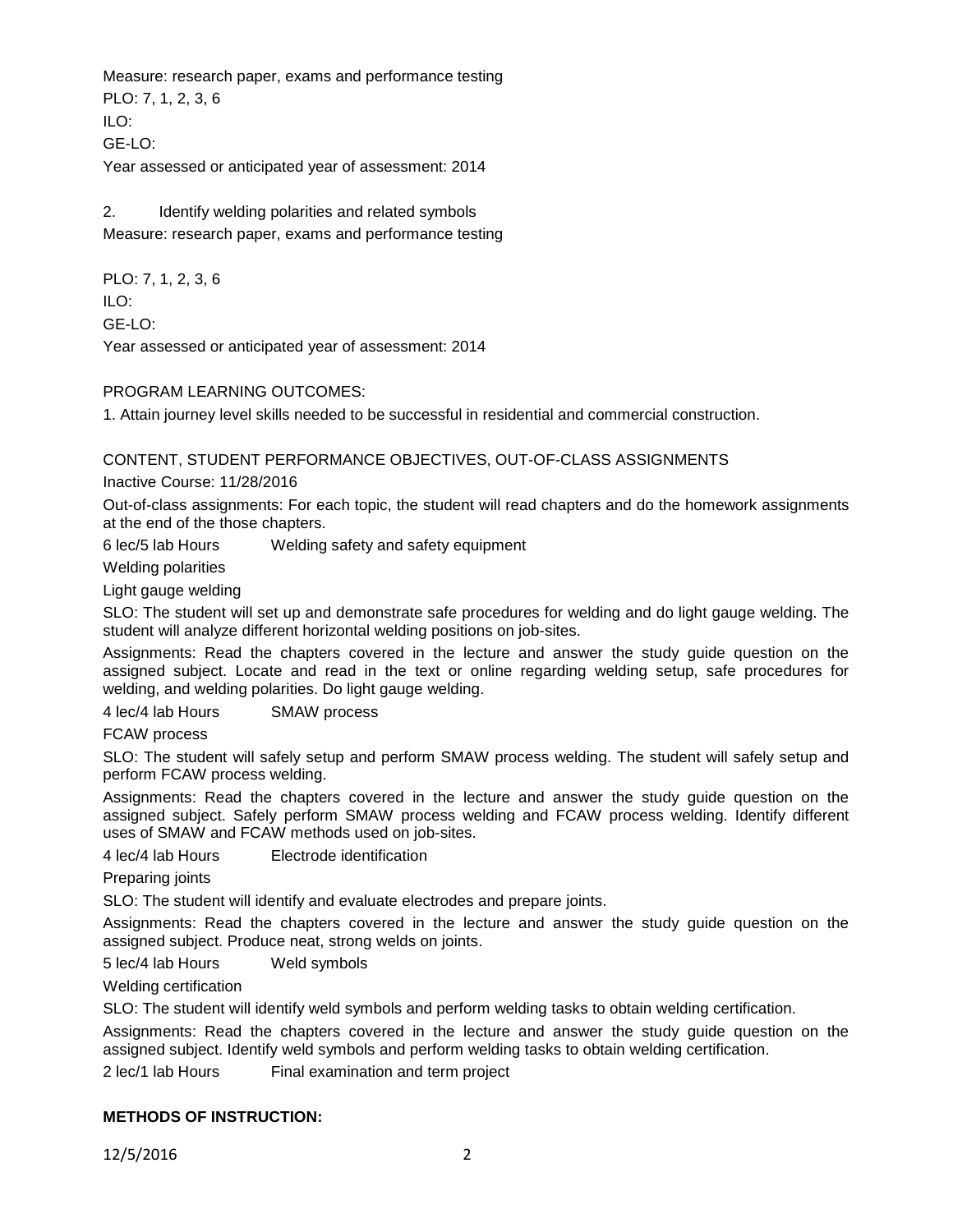- A. Lecture and discussion
- B. Visual aids
- C. Demonstrations
- D. Group hands-on exercise
- E. Individual hands-on exercise
- F. One-on-one hands-on instruction

## **METHODS OF EVALUATION:**

CATEGORY 1 - The types of writing assignments required: Percent range of total grade: 10 % to 30 % Written Homework Reading Reports Lab Reports Essay Exams Term or Other Papers If this is a degree applicable course, but substantial writing assignments are NOT appropriate, indicate reason: Course primarily involves skill demonstration or problem solving CATEGORY 2 - The problem-solving assignments required: Percent range of total grade: 10 % to 40 % Homework Problems Field Work Lab Reports **Quizzes** Exams CATEGORY 3 - The types of skill demonstrations required: Percent range of total grade: 20 % to 70 % Class Performance/s Field Work Performance Exams CATEGORY 4 - The types of objective examinations used in the course: Percent range of total grade: 10 % to 30 % Multiple Choice True/False Matching Items **Completion** CATEGORY 5 - Any other methods of evaluation: Percent range of total grade: 0%

# **REPRESENTATIVE TEXTBOOKS:**

Required:

UBC International. Welding and Cutting. U.S.A.: UBC International. This is a standard textbook used in the Industry. Or other appropriate college level text. Reading level of text, Grade: 10Verified by: dvt

# **ARTICULATION and CERTIFICATE INFORMATION**

Associate Degree: CSU GE:

12/5/2016 3